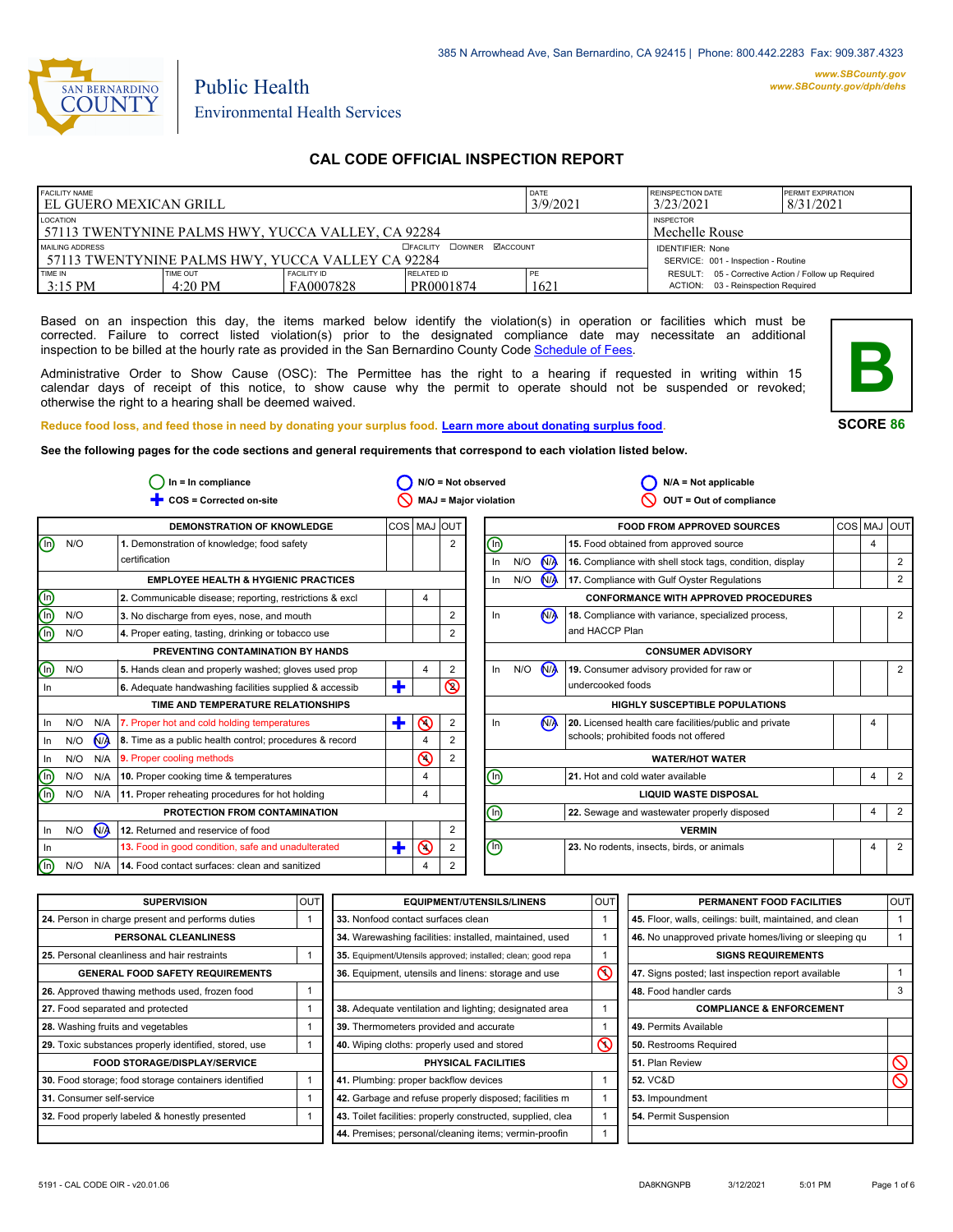

four hours from inspection. All items observed to be temping within 45-49F.

#### FACILITY NAME FACILITY NAME<br>EL GUERO MEXICAN GRILI

| MEXICAN GRILL                             | DATE<br>3/9/2021                   |
|-------------------------------------------|------------------------------------|
| ITYNINE PALMS HWY. YUCCA VALLEY. CA 92284 | <b>INSPECTOR</b><br>Mechelle Rouse |

### **7. PROPER HOT AND COLD HOLDING TEMPERATURES**

**Compliance date not specified POINTS 2**

57113 TWEN

**LOCATION** 

#### **Complied on 3/9/2021 Violation Reference - HSC - 113996, 113998, 114037**

- shredded american cheese
- Shredded white cheese
- pico del gallo
- Raw shrimp
- Raw Fish
- chopped tomatoes
- sour cream

Corrected on site. All items voluntarily discarded and condemned due to improper temperature holding. Person in charge was also instructed to contact maintenance to check unit; discontinue placing potentially hazardous foods under this unit. A follow up will be conducted on this unit to ensure compliance.

**Inspector Comments:** Observed the following items holding out of temperature at cold holding food preparation unit underneath cook line. Person in charge noted these were placed in there at 10am, more than

#### See VC&D for detail

**Violation Description:** Potentially hazardous foods shall be held at or below 41F or at or above 135F. (113996, 113998, 114037, 114343(a))

**More Information: [http://www.sbcounty.gov/uploads/dph/dehs/Depts/EnvironmentalHealth/FormsPublications/Food\\_Danger\\_Zone.pdf](http://www.sbcounty.gov/uploads/dph/dehs/Depts/EnvironmentalHealth/FormsPublications/Food_Danger_Zone.pdf)**

|               | <b>9. PROPER COOLING METHODS</b>                                                                   |                                                                                                                                                                                                                                                                                                                                                                                                                                                                                                                                                                                                                                 | <b>MAJO</b> |  |
|---------------|----------------------------------------------------------------------------------------------------|---------------------------------------------------------------------------------------------------------------------------------------------------------------------------------------------------------------------------------------------------------------------------------------------------------------------------------------------------------------------------------------------------------------------------------------------------------------------------------------------------------------------------------------------------------------------------------------------------------------------------------|-------------|--|
| <b>POINTS</b> | Compliance date not specified<br><b>Not In Compliance</b><br>Violation Reference - HSC -<br>114000 | Inspector Comments: Observed three(3) stacked containers of cooked product( pork tongue, chicken, beef)<br>placed in the two door Blue Air refrigerator. All three containers were temping around 50-70F; person in<br>charge noted that these were cooked approximately five hours to inspection. The containers were observed to<br>have lids and stack on top of one another in a sealed fashion.                                                                                                                                                                                                                            |             |  |
|               |                                                                                                    | Discontinue this practice. Ensure potentially hazardous foods are cooled rapidly from 135°F to 70°F within two<br>hours and then cooled from 70°F to 41°F or below for a total of six hours using approved cooling methods.<br>Approved cooling methods include;<br>1. Placing the food in shallow, heat-conductive pans.<br>2. Separating the food into smaller or thinner portions.<br>3. Using rapid cooling equipment such as chill blasters.<br>4. Adding ice as an ingredient.<br>5. Using ice paddles.<br>6. Placing containers in an ice bath, stirring food frequently.<br>7. In accordance to an approved HACCP Plan. |             |  |
|               |                                                                                                    | When placing food in the refrigerator to cool, containers should be loosely covered or uncovered if protected<br>from overhead contamination and to facilitate adequate heat transfer.                                                                                                                                                                                                                                                                                                                                                                                                                                          |             |  |
|               |                                                                                                    | When cooling potentially hazardous food in refrigerator leave slightly open to allow heat transfer.<br>Corrected on site. Containers were taken out and placed on an ice bath for rapid cooling. Person in charge<br>was educated on proper cooling procedures at this time.                                                                                                                                                                                                                                                                                                                                                    |             |  |

**Violation Description:** All potentially hazardous food shall be RAPIDLY cooled from 135F to 70F, within 2 hours, and then from 70F to 41 F, within 4 hours. Cooling shall be by one or more of the following methods: in shallow containers; separating food into smaller portions; adding ice as an ingredient; using an ice bath; stirring frequently; using rapid cooling equipment; or, using containers that facilitate heat transfer.

PHF is to be cooled within 4 hours to 41F if prepared from ingredients at ambient temperature. Deliveries of PHF is to be cooled to below 41F within 4 hours if received between 41F to 45F.

**More Information: [http://www.sbcounty.gov/uploads/dph/dehs/Depts/EnvironmentalHealth/FormsPublications/cooling\\_hot\\_food\\_safely.pdf](http://www.sbcounty.gov/uploads/dph/dehs/Depts/EnvironmentalHealth/FormsPublications/cooling_hot_food_safely.pdf)**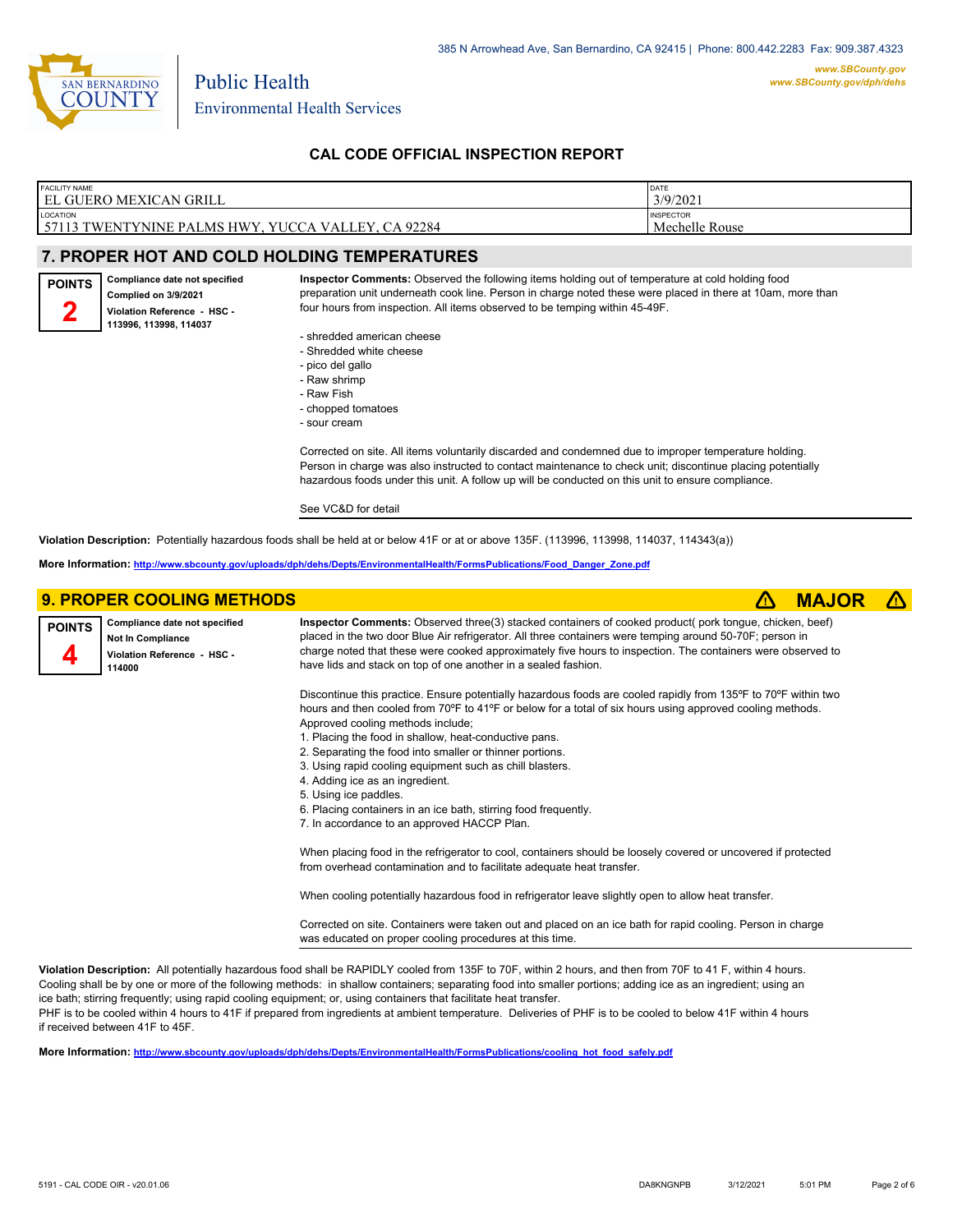

| <b>FACILITY NAME</b> | EL GUERO MEXICAN GRILL                                |                                                                                                                            | DATE<br>3/9/2021                   |              |  |
|----------------------|-------------------------------------------------------|----------------------------------------------------------------------------------------------------------------------------|------------------------------------|--------------|--|
| LOCATION             | 57113 TWENTYNINE PALMS HWY, YUCCA VALLEY, CA 92284    |                                                                                                                            | <b>INSPECTOR</b><br>Mechelle Rouse |              |  |
|                      |                                                       | <b>13. FOOD IN GOOD CONDITION, SAFE AND UNADULTERATED</b>                                                                  |                                    | <b>MAJOR</b> |  |
| <b>POINTS</b>        | Compliance date not specified<br>Complied on 3/9/2021 | Inspector Comments: Observed a severely dented can of Clemente Jacques Whole Jalapeño Peppers on<br>the dry storage shelf. |                                    |              |  |
| 4                    | Violation Reference - HSC -<br>113967, 113976,        | Ensure that dented cans are frequently monitored and properly discarded to prevent possible foodborne<br>illness.          |                                    |              |  |
|                      |                                                       | Corrected on site. Can was voluntarily discarded and condemned on this day due to possible contamination.                  |                                    |              |  |

**Violation Description:** All food shall be manufactured, produces, prepared, compounded, packed, transported, kept for sale, and served so as to be pure and free from adulteration and spoilage. Any food is adulterated if it bears or contains any poisonous or deleterious substance that may render it impure or injurious to health. (113967, 113976, 113980, 113988, 113990, 114035, 114254(c), 114254.3)

**More Information: <http://www.sbcounty.gov/uploads/dph/dehs/Depts/EnvironmentalHealth/FormsPublications/TransFatFlyer22012.pdf>**

#### **6. ADEQUATE HANDWASHING FACILITIES SUPPLIED & ACCESSIBLE**

| <b>POINTS</b> | Compliance date not specified                 | <b>Inspector Comments:</b> Observed the following violations upon inspection: |
|---------------|-----------------------------------------------|-------------------------------------------------------------------------------|
|               | Complied on 3/9/2021<br>Violation Reference - | 1.) Empty paper towel dispenser at kitchen handsink.                          |
|               |                                               | Ensure to refill dispensers after emptied.                                    |
|               |                                               | 2.) A stainless steel container of cilantro sitting on handsink bowl.         |

Discontinue this practice. Handsink bowls shall be clear and free for easy access and food shall be stored in a manner that prevents cross contamination.

Corrected on site.

**Violation Description:** Handwashing soap and towels or drying device shall be provided in dispensers; dispensers shall be maintained in good repair. (113953.2) Adequate facilities shall be provided for hand washing. (113953, 113953.1, 114067(f)). Handwashing sink is not separated from a warewashing sink by a 6 inch high metal splashguard or 24 inch separation. (113953) Handwashing sinks shall not be obstructed, inaccessible, used improperly or kept unclean. (113953.1)

### **36. EQUIPMENT, UTENSILS AND LINENS: STORAGE AND USE**

| <b>POINTS</b> | Compliance date not specified | Inspector Comments: Observed approximately 3-4 unchained CO2 pressurized tanks in dry storage room. |
|---------------|-------------------------------|-----------------------------------------------------------------------------------------------------|
|               | <b>Not In Compliance</b>      |                                                                                                     |
|               | Violation Reference - HSC -   | Ensure all pressurized tanks are secured within facility.                                           |
|               | 114074, 114081, 114119        |                                                                                                     |
|               |                               | Person in charge informed on this day.                                                              |

**Violation Description:** All clean and soiled linen shall be properly stored; non-food items shall be stored and displayed separate from food and food-contact surfaces. (114185.3 - 114185.4)Utensils and equipment shall be handled and stored so as to be protected from contamination. (114074 - 114075, 114081, 114119, 114121, 114161, 114178, 114179, 114083, 114185, 114185.2, 114185.5) Pressurized cylinders must be securely fastened to a rigid structure. (114172)

#### **40. WIPING CLOTHS: PROPERLY USED AND STORED**

| <b>POINTS</b> | Compliance date not specified<br>Complied on 3/9/2021 | Inspector Comments: Observed low sanitizer at bucket near waitress station; reading approximately 50ppm<br>chlorine.                                                                                                                                                          |
|---------------|-------------------------------------------------------|-------------------------------------------------------------------------------------------------------------------------------------------------------------------------------------------------------------------------------------------------------------------------------|
|               | Violation Reference - HSC -<br>114135.114185.1        | Required sanitizer levels for food-contact surfaces are as follows: 100 parts per million (ppm) of chlorine for 30<br>seconds, 200 ppm of quaternary ammonia for one minute, and 25 ppm of iodine for one minute, or any<br>sanitizer that complies with Title 40 of the CFR. |

Corrected on site.

**Violation Description:** Wiping cloths used to wipe service counters, scales or other surfaces that may come into contact with food shall be used only once unless kept in clean water with sanitizer. (114135, 114185.1, 114185.3 (d-e)) Sponges shall not be used in contact with cleaned and sanitized or in-use food contact surfaces. (114135)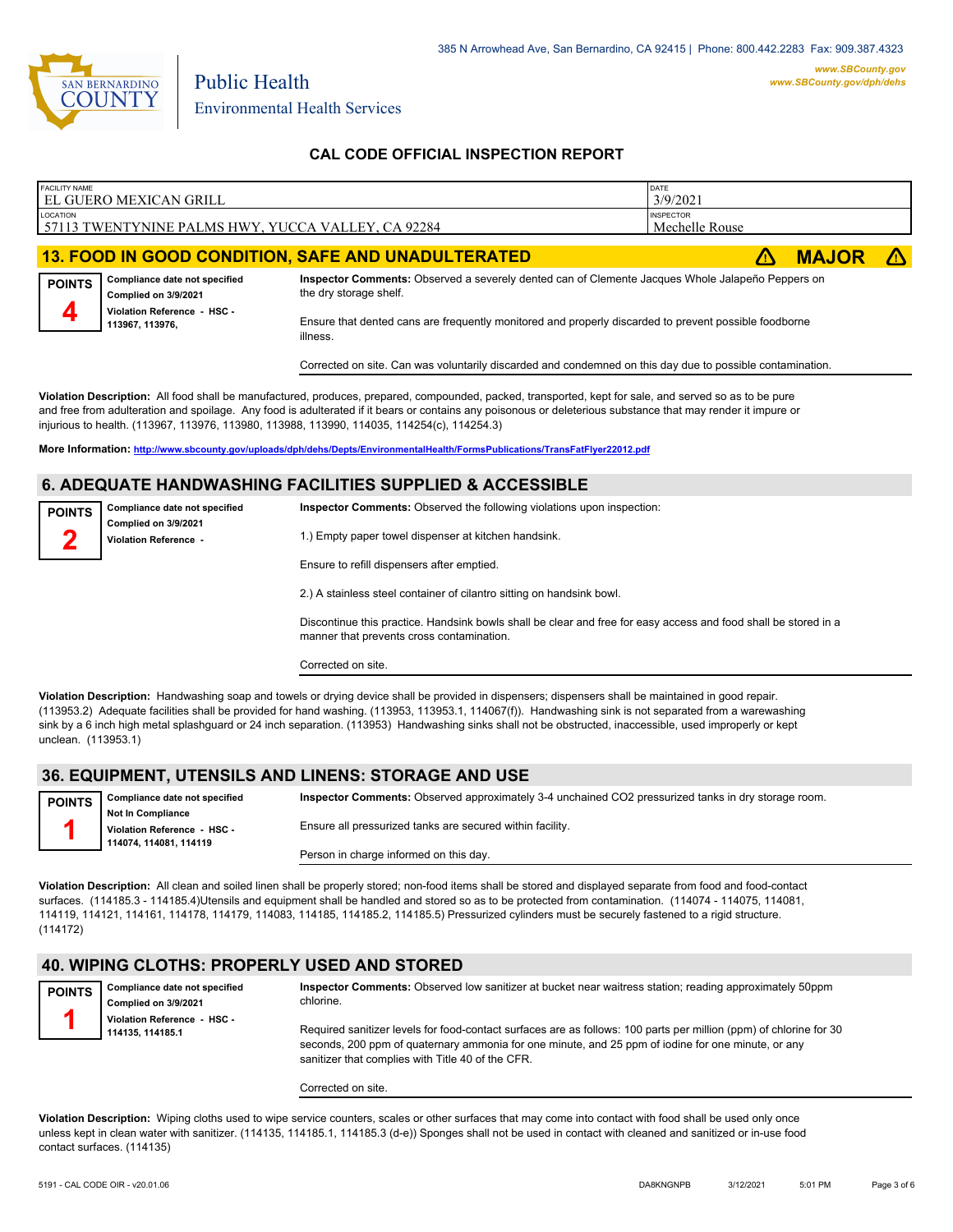

| <b>FACILITY NAME</b><br>ገ MEXICAN GRILL<br><b>EL GUERO</b>                                          | DATE<br>3/9/2021                   |
|-----------------------------------------------------------------------------------------------------|------------------------------------|
| LOCATION<br>$CA$ 92284<br><b>VALLEY</b><br>YUCC <sub>t</sub><br>57113 TWENTYNINE<br>MS HWY.<br>`PAL | <b>INSPECTOR</b><br>Mechelle Rouse |

### **51. PLAN REVIEW**

**Compliance date not specified Not In Compliance Violation Reference - HSC - 114380 POINTS 0**

**Inspector Comments:** Observed facility to have a shwarma meat unit, that of which was not present during previous inspection. The Royal Ranges Shwarma meat unit was observed to not automatically rotate product. Person in charge noted that they rotate the meat themselves and are waiting for a part to repair this unit. Person in charge was reminded of the proper practices when preparing shwarma- like meat; the meat shall be cooked or completely sold by the fourth hour.

A follow up will be conducted to ensure that this unit has been repaired. Plan check will be consulted regarding the addition of this unit.

Note: According to the person in charge the meat had been placed there approximately one hour to inspection; no time or temperature violations noted at this time.

**Violation Description:** A person proposing to build or remodel a food facility shall submit plans for approval before starting any new construction or remodeling of any facility for use as a retail food facility. (114380)

| 52. VC & D    |                                                           |                                                                                                                                                                                  |
|---------------|-----------------------------------------------------------|----------------------------------------------------------------------------------------------------------------------------------------------------------------------------------|
| <b>POINTS</b> | Compliance date not specified<br><b>Not In Compliance</b> | Inspector Comments: 1.) The following items were voluntarily discarded and condemned due to improper<br>temperature holding:                                                     |
|               | Violation Reference - HSC -<br>113980                     | - Shredded american cheese: 46F<br>- Shredded white cheese: 48F<br>- Pico del gallo: 47F<br>- Raw shrimp: 48F<br>- Raw Fish: 47F<br>- Chopped tomatoes: 49F<br>- Sour cream: 46F |

2.) One severely dented can of Clemente Jacques Whole Jalapeño Peppers discarded ont his day.

**Violation Description:** Operator has voluntarily consented to the condemnation and destruction of food as said material being unfit for human consumption or otherwise in violation of California Health and Safety Code, Division 104, Part 5, Chapter 1 through 8, the disposition of which is provided for by Chapter 8, Article 3, Section 111895.

"I (We) hereby voluntarily agree to the condemnation and destruction of the following material(s) listed in violation number 52. By signing this Offical Inspection Report (OIR), I (We) hereby release the County of San Bernardino and its agent from any and all liability."

#### **IMPORTANT: Risk Based Inspection Frequency**

Food facilities that pose a higher risk level for causing foodborne illness will be subject to an additional inspection, to be billed at the hourly rate as provided in the San Bernardino Count[y Code Schedule of Fees. Facilitie](http://www.amlegal.com/nxt/gateway.dll/California/sanbernardinocounty_ca/title1governmentandadministration/division6countyfees/chapter2scheduleoffees?f=templates$fn=default.htm$3.0$vid=amlegal:sanbernardinocounty_ca$anc=JD_16.0213B)s that received one or more of the following will be elevated to a high risk tier:

- A score letter of "C" or lower on one of the last two graded inspections,
- A score letter of "B" on two of the last three graded inspections,
- Repeated "four (4) point violation Risk Factor" (critical violation codes 1-23) on the last two inspections, or
- Four (4) or more critical violations (codes 1-23) noted during an inspection, or
- A permit suspension (closure) on your last graded inspection.

#### **Food Establishment Donor Survey**

Will you please take a few moments of your time to co[mplete our Food Establishment Donor Survey?](https://survey123.arcgis.com/share/626bb0fb21674c82832b0c0d557c5e80?field:faid=FA0007828&field:facility_name=EL%20GUERO%20MEXICAN%20GRILL¢er=34.12,-116.42&field:phone=7602280561) The purpose of this survey is to learn about current food recovery and food waste reduction efforts and struggles throughout San Bernardino County.

The feedback from the survey will help us identify barriers and opportunities, and connect you with nearby charitable feeding organizations so you can donate your surplus food. Once you complete the survey, you can view your entry and connect with other donor food establishments and charitable feeding organizations in the fol[lowing Live Web Map.](https://arcg.is/WvjGb)

## **Overall Inspection Comments**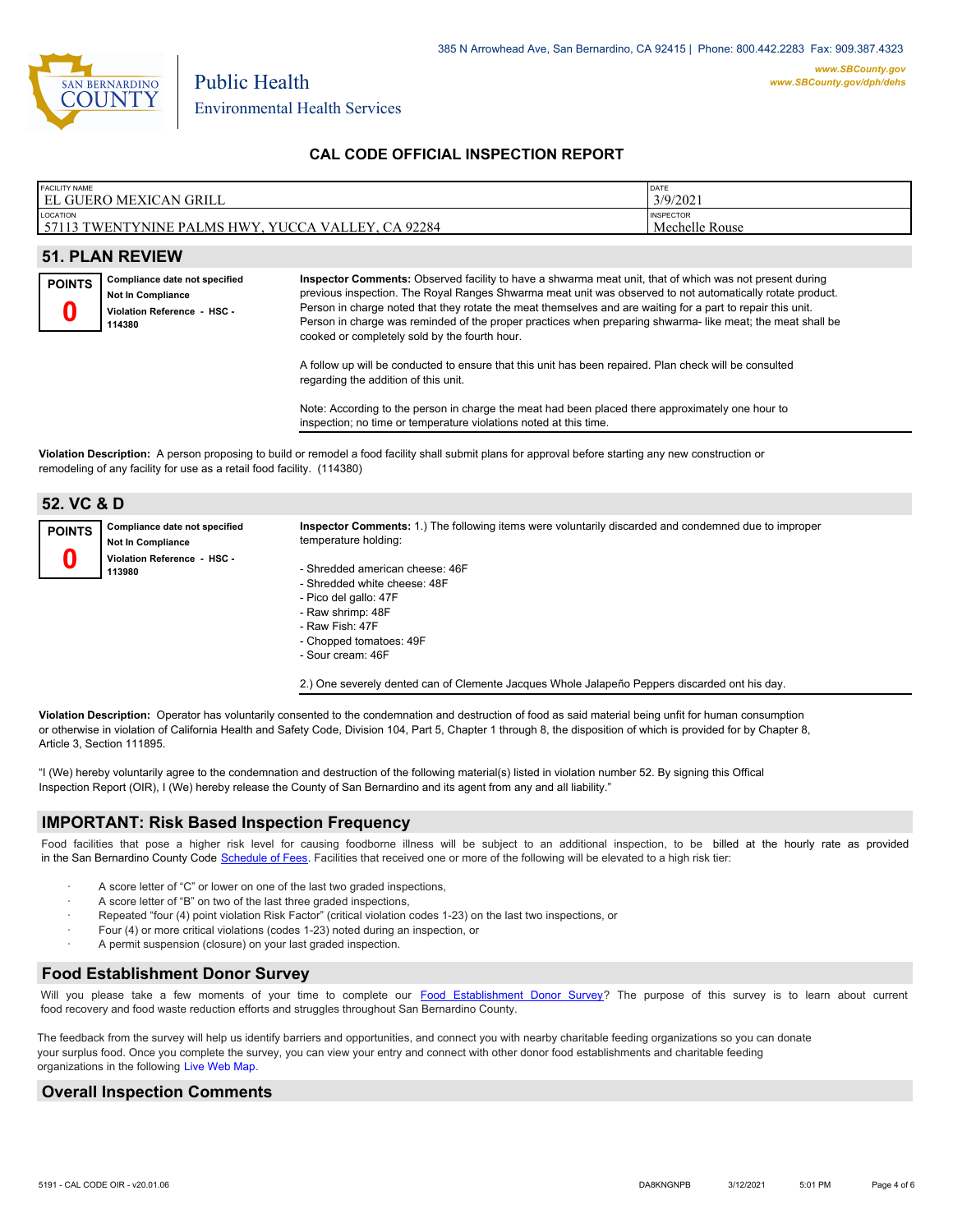

| <b>FACILITY NAME</b><br><b>EL GUERO</b><br>) MEXICAN GRILL                              | DATE<br>3/9/2021                   |
|-----------------------------------------------------------------------------------------|------------------------------------|
| <b>LOCATION</b><br>92284<br>57113<br>VALLEY.<br>3 TWENTYNINE PALMS HWY.<br>. YUCC<br>СA | <b>INSPECTOR</b><br>Mechelle Rouse |

Letter grade "B" was posted on this day.

A re-score grade inspection may be requested by a food facility that receives a "B" grade after the completion of an official routine, re-score or elevated risk inspection. This request is optional on the part that the facility which may wish to attempt to improve their score or letter grade. A health Official will complete the rescore inspection with ten (10 ) county days of the food Facility submitting a request for a re-score inspection.

Do NOT remove or relocate grade card.

Non- compliance will result in a charged inspection at an hourly rate of \$245.

PEP talk and Five (5) CDC risk factors handout was provided on this day.

Handouts Provided: Five (5) CDC risk factors Proper Cooling (Eng/Span) Towel Sanitizing Solution Request for a Re-Score Inspection A Quick Guide to Safe Food Handling

Decal Provided: Handwashing Ware-washing Cold/Hot holding temperatures Is It Done Yet? Cooking Temperatures

Note: For a more efficient inspection, ensure to compile updated food handler cards and maintain in a binder with employee names in chronological order and a copy of the latest active employee roster.

Official Inspection Reports are made public on San Bernardino County Environmental Health Web page- Click on: Restaurant Grades- View All Inspections-Type the name or address of facility and print report.

Do NOT remove or relocate grade card.

Non- compliance will result in a charged inspection at an hourly rate of \$245.

FOOD DONATIONS: You can help relieve hunger in your community! Nearly 5 million people in California struggle with food insecurity. YOU can help fill this gap by donating your surplus wholesome food to local nonprofits and directly to individuals. California recently passed the California Good Samaritan Food Donation Act (AB 1219), which provides liability protections for entities that make good faith donations of surplus food.

#### **FREE Classes to L.E.A.R.N!**

Liaison Education And Risk Network (L.E.A.R.N.) is a FREE class based on the fundamentals of Active Managerial Control and the Centers for Disease Control and Prevention's five risk factors that lead to foodborne illnesses. Find out when the next L.E.A.R.N. class is by checking our [calendar.](http://wp.sbcounty.gov/dph/events/)

## **Signature(s) of Acknowledgement**